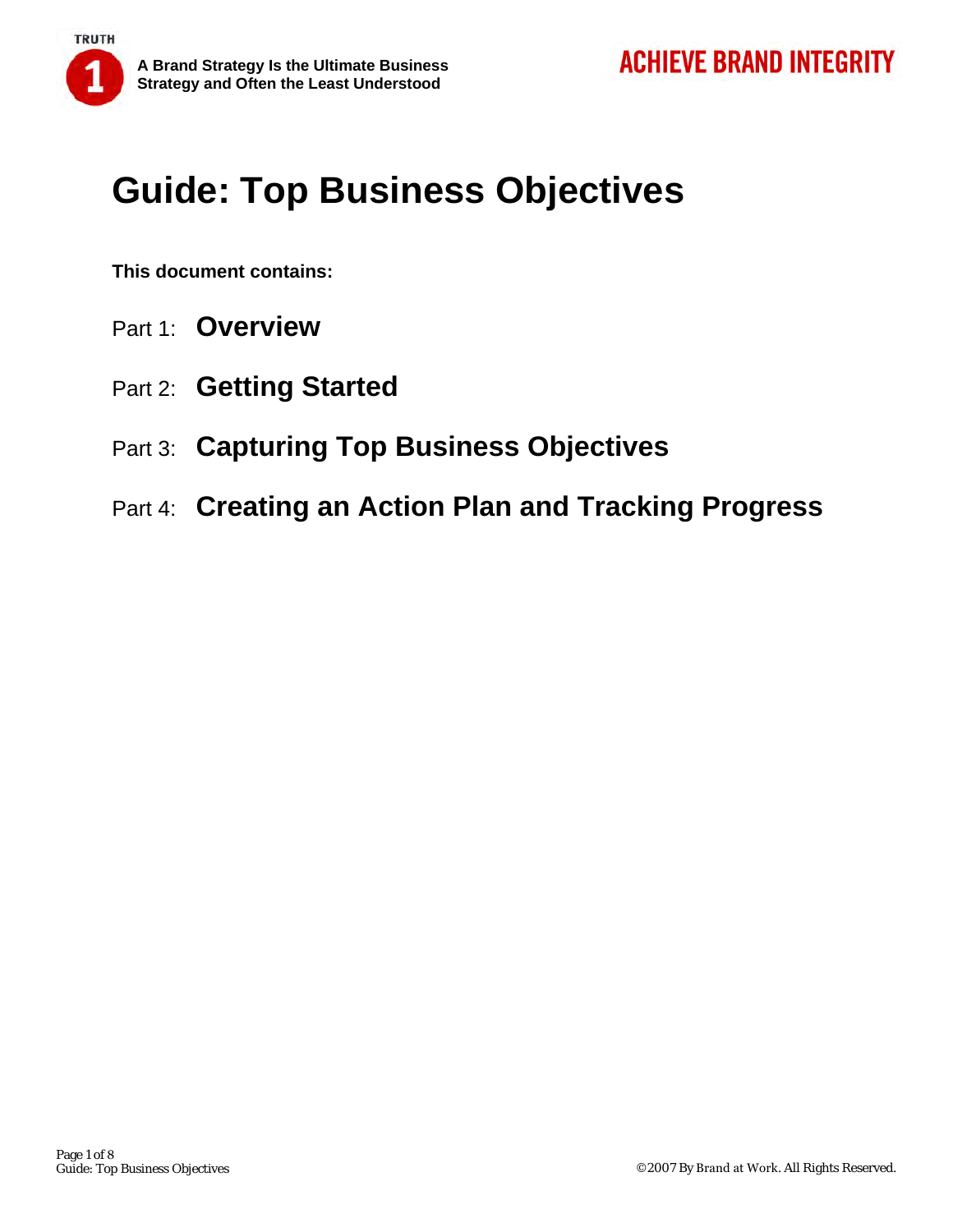

#### **Consent to Terms**

Your use of the Guide to Top Business Objectives ("Guide") is subject to these Terms of Use ("Terms"). Please read them carefully. By using this Guide, you agree to be bound by these Terms. If you do not agree with, or cannot abide by these Terms, please do not make any use of this Guide. These Terms may be modified at any time at our discretion by posting the modified Terms on the Brand Integrity Web site. Use after any posting will constitute your agreement to abide by the modified Terms.

#### **Copyrights**

The content of this Guide is protected by U.S. and international copyright laws. You may not use, reproduce, distribute, transmit, or display any copyrighted material unless it is within the Terms. Derivative works may not be made. You may download, print, and copy the Guide for your personal (including intra-company), non-commercial use only, provided that you include all copyright and other notices contained in the Guide and that you do not modify the Guide. Any other use of the Guide is expressly prohibited.

#### **Disclaimer**

This Guide is provided on an "as is" and "as available" basis, without any warranties of any kind, either express or implied, including warranties of title or implied warranties of merchantability or fitness for a particular purpose. No warranties are made regarding any results that may be obtained from use of the Guide.

#### **Limitation of Liability**

In no event will Gregg Lederman, Brand at Work, or any of its employees or agents be liable for any indirect, consequential, special, incidental, or punitive damages, arising out of the use or inability to use this Guide or any results obtained from the use of this Guide.

#### **Miscellaneous**

These Terms represent the entire understanding of the parties regarding the use of this Guide and supersede any previous documents, correspondence, conversations, or other oral or written understanding related to these Terms. These Terms shall be governed by and construed under the laws of the State of New York without regard to its choice of law, rules, and where applicable, the laws of the United States. To the extent permissible by law, any disputes under these Terms or relating to the Guide shall be litigated in the District Court in and for the District of New York, and you hereby consent to personal jurisdiction and venue in the District of New York. A modification or waiver of a part of these Terms shall not constitute a waiver or modification of any other portion of the Terms. If for any reason any provision of these Terms is found unenforceable, that provision will be enforced to the maximum extent permissible, and the remainder of the Terms will continue in full force and effect.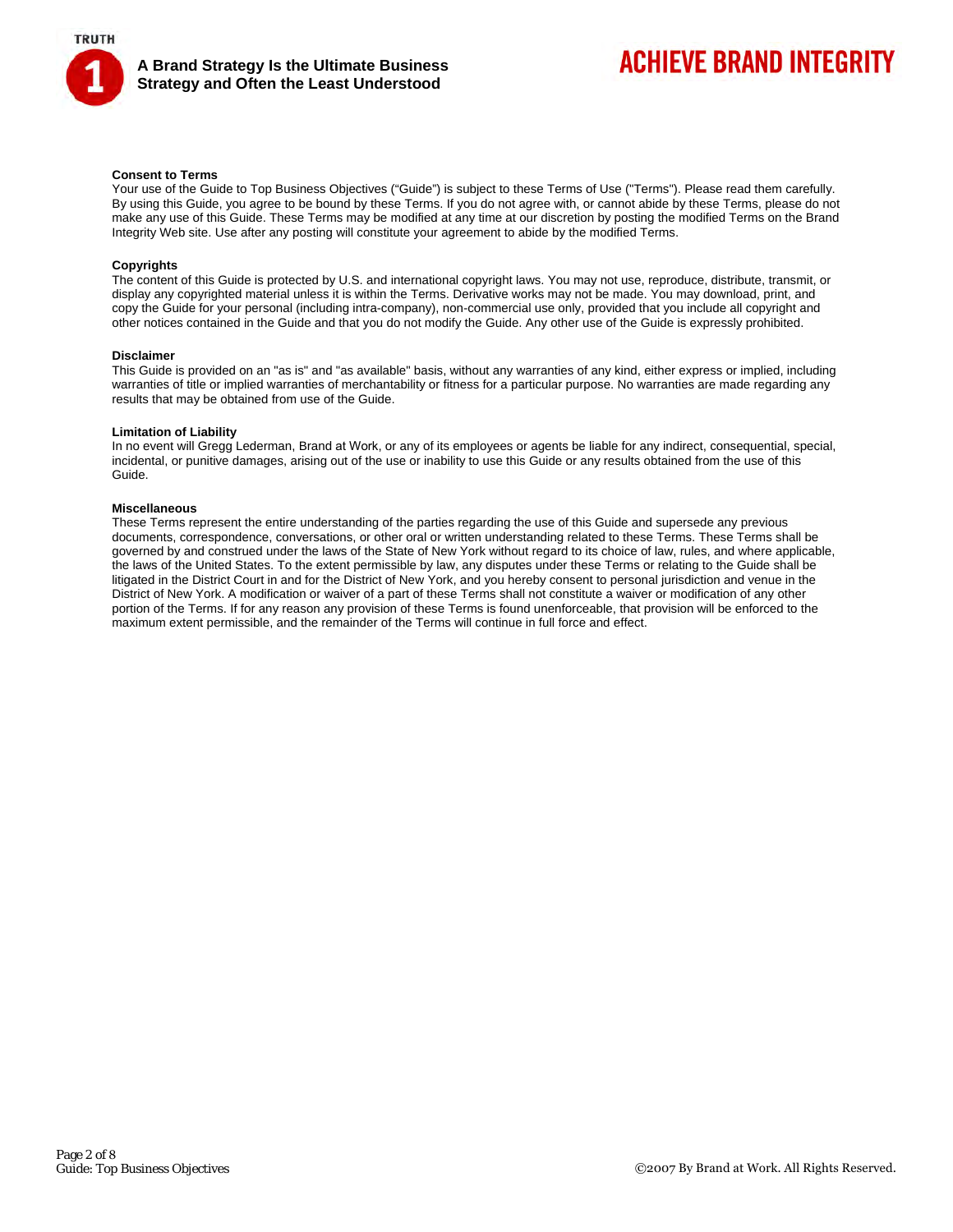# **Guide: Top Business Objectives**

## Part 1: **Overview**

**TRUTH** 

Top business objectives clarify what it is you are trying to accomplish in specific, measurable goals. For an objective to be effective, it needs to be a well-defined target with quantifiable elements that are measurable. Objectives should focus in on the accomplishments your company must achieve within the next 12-18 months in order to be successful.

### **Components**

### **Primary areas of focus:**

- 1. Determine the most important Top Business Objectives to hit. Draft high and low (macro and micro) objectives:
	- The high objective (macro) consists of the category of focus. Potential categories include financial, marketing and sales, human resources, culture, research and development, manufacturing, operations, etc.
	- The low objective (micro) becomes a statement of what you want to see happen with respect to the high objective, along with a realistic deadline.
- 2. Document the action areas that need to be focused on in order to hit the micro objectives. These action areas provide detailed descriptions of the activities required to hit the objectives.
- 3. Describe the impact of achieving the objectives to the organization. Impacts are tangible performance indicators such as productivity, cost-savings, bottom-line performance improvements, top-line customer growth, and process enhancements. Also include the impacts regarding employee satisfaction, retention, and overall productivity.
- 4. Develop key measures to assist with evaluating success. Try to include all observable milestones that you want to hit along the way.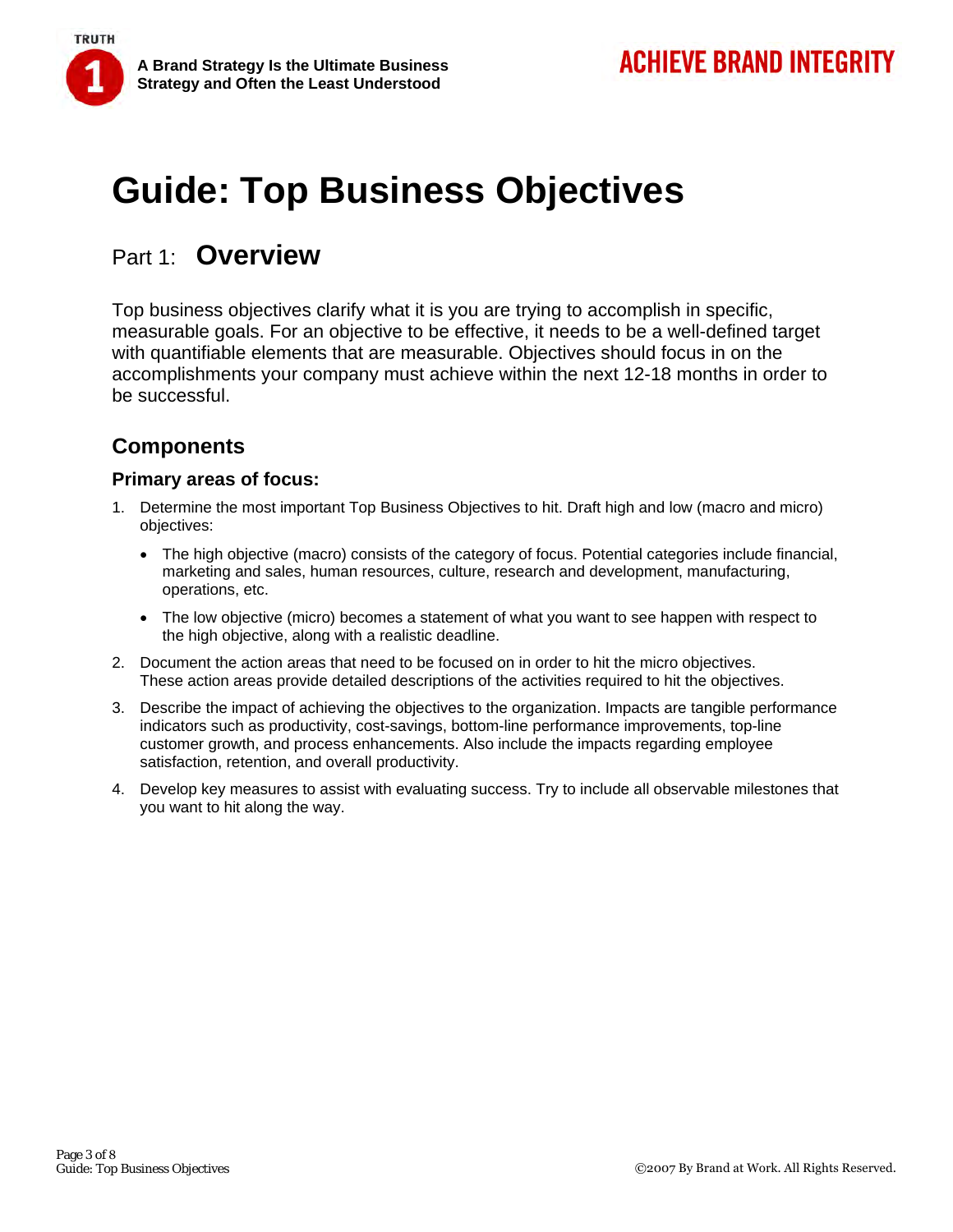

# **Guide: Top Business Objectives**

# Part 2: **Getting Started**

Recommended number of participants: 2 to 4 leaders in your company Recommended time: 60 to 90 minutes

The following pre-session assignment includes two exercises that will provide directional insight into potential business objectives for your company.

The results of your pre-session efforts will provide you the necessary input to begin drafting Top Business Objectives for your company. Once all results are gathered, reviewed, and organized, you will begin to see the themes that indicate potential areas of focus for building objectives.

## **Exercise 1: Celebrating Accomplishments**

Brainstorm as many accomplishments that you would like to be celebrating at the annual picnic or company dinner. Below are a few "trigger phrases" to help get you thinking.

| Congratulations, we successfully completed <b>constant of the control of the control of the control of the control of the control of the control of the control of the control of the control of the control of the control of t</b> |    |
|--------------------------------------------------------------------------------------------------------------------------------------------------------------------------------------------------------------------------------------|----|
|                                                                                                                                                                                                                                      |    |
|                                                                                                                                                                                                                                      |    |
|                                                                                                                                                                                                                                      |    |
| We decreased a series of the series of the series of the series of the series of the series of the series of the series of the series of the series of the series of the series of the series of the series of the series of t       | by |

### **Responses:**

| 1.  |  |  |  |
|-----|--|--|--|
| 2.  |  |  |  |
| 3.  |  |  |  |
| 4.  |  |  |  |
| 5.  |  |  |  |
| 6.  |  |  |  |
| 7.  |  |  |  |
| 8.  |  |  |  |
| 9.  |  |  |  |
| 10. |  |  |  |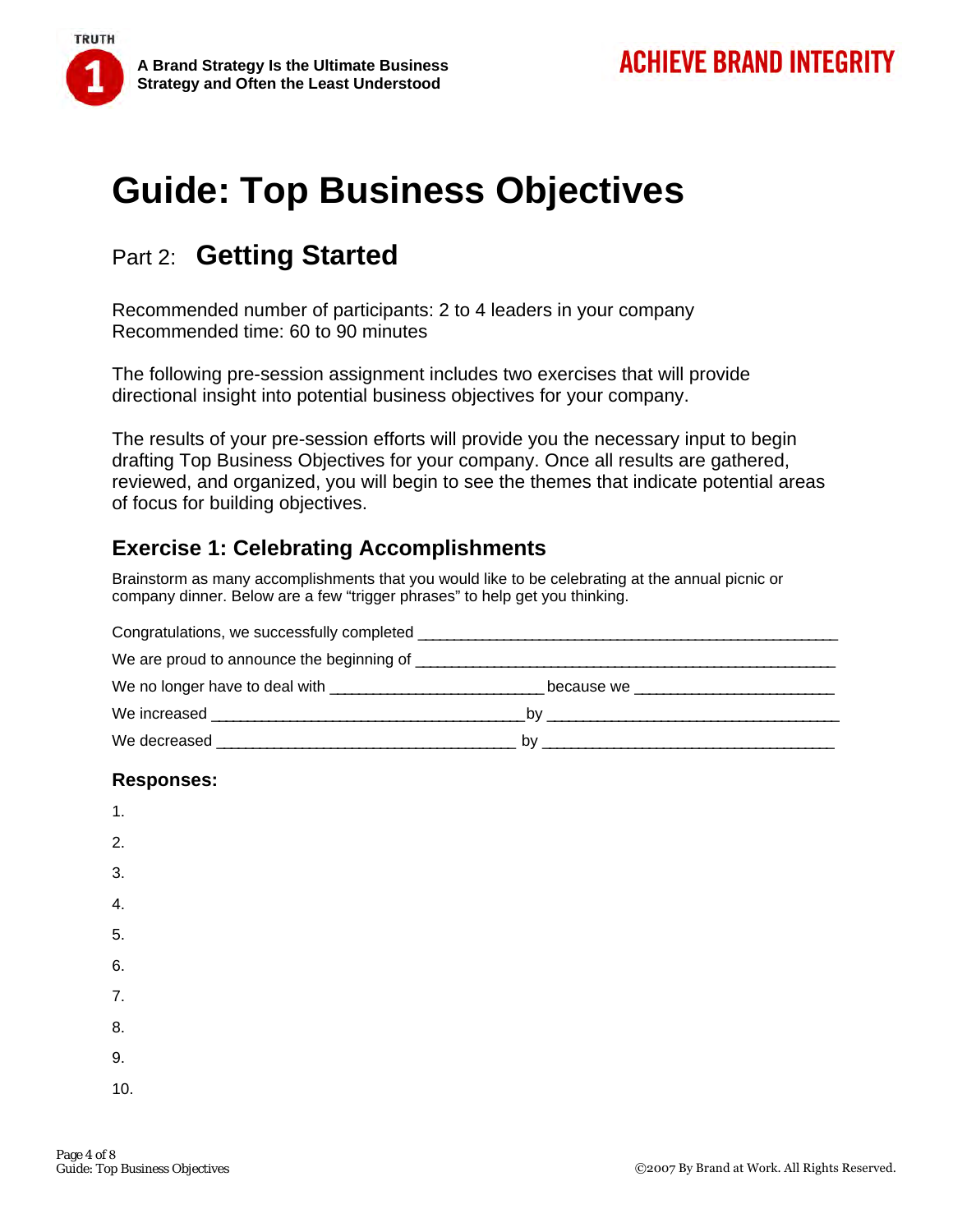

### **Exercise 2: Describing What Success Looks Like**

In this exercise, you need to describe what success looks like for your company.

Rethink past experiences and what have you learned from them to answer the questions on the left. Imagine what your future success will look like as you brainstorm answers to the questions on the right. Use the table provided to document your answers.

| <b>Past</b>                                                | <b>Future</b>                                         |
|------------------------------------------------------------|-------------------------------------------------------|
| Where have you been successful in the past?                | How might you expand upon your past successes?        |
|                                                            |                                                       |
|                                                            |                                                       |
|                                                            |                                                       |
|                                                            |                                                       |
| What were some of your past mistakes?                      | What have you learned from your past mistakes?        |
|                                                            |                                                       |
|                                                            | $\overline{2}$                                        |
|                                                            | 3                                                     |
|                                                            | 4.                                                    |
| What are some ideas that your company has not<br>acted on? | Which company ideas should you consider<br>acting on? |
|                                                            |                                                       |
|                                                            |                                                       |
|                                                            | 3                                                     |
|                                                            | 4                                                     |

### **Gather, Review, and Categorize Themes**

Now that you have gathered viewpoints and aspirations from a few leaders, review all of the repsonses and begin to categorize the information into themes. A theme captures similar ideas that, when looked at together, can be used to forumlate an objective. For instance, if three different pre-work responses have statements about achieving a certain sales level, but each individual stated different figures, you would establish a potential sales goal as a theme. The next step in the process would require participants to meet to discuss the appropriate sales goal. For now, simply gather the data and organize it for an upcoming meeting on business objectives.

### **Draft Potential Top Business Objectives**

Using the input gathered from leaders and the themes you categorized, draft potential high-level macro objectives. For each macro, document a more detailed micro objective that describes what will be achieved and by when (milestones).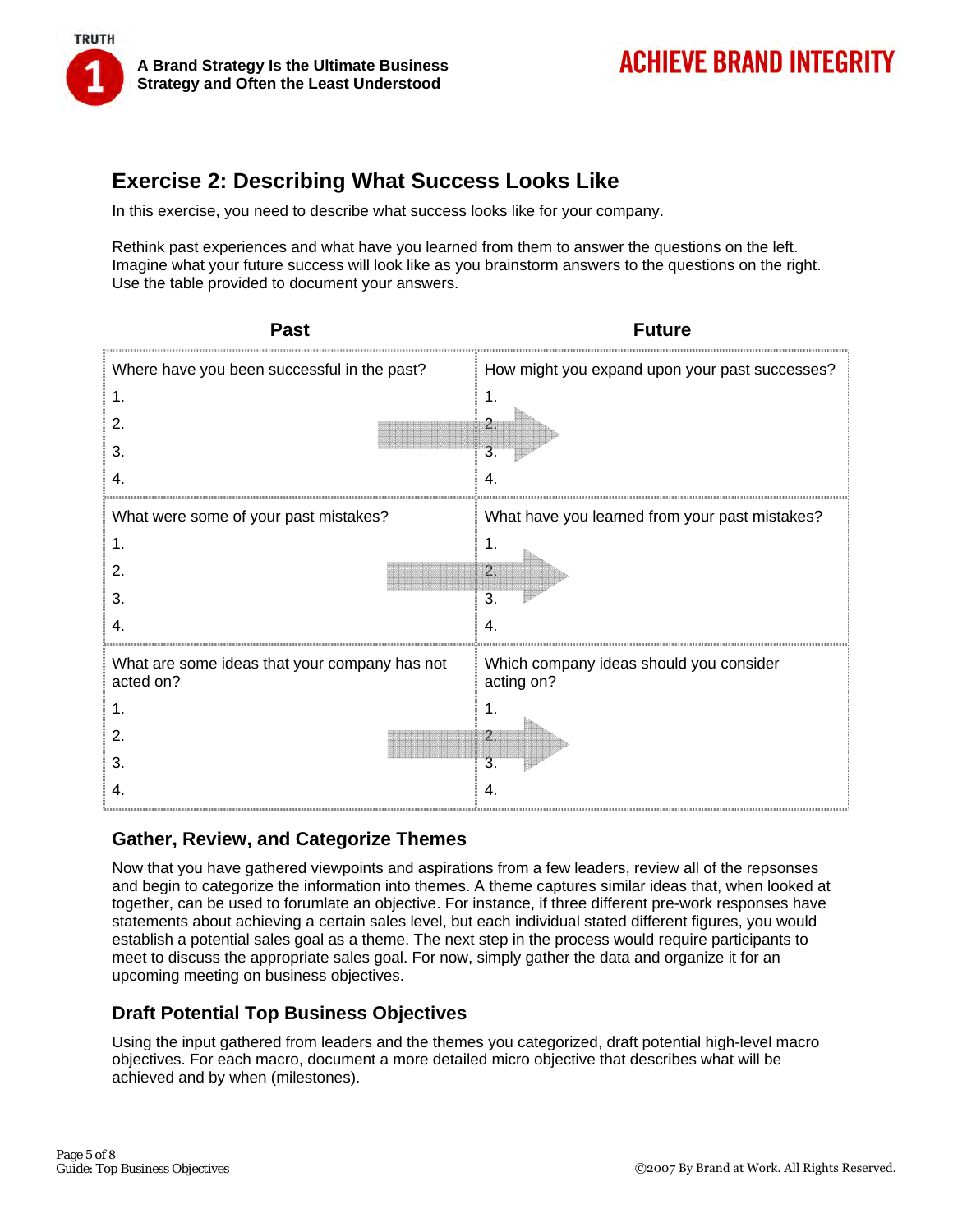**TRUTH** 

# **Guide: Top Business Objectives**

# Part 3: **Capturing Top Business Objectives**

Set up a strategic planning session with two to four leaders in your company. In the meeting, share the success of the pre-work (the macro and micro objectives you developed in Parts 1 and 2). Then have everyone vote to determine which objectives are the most important. Go through each objective to brainstorm action areas and list and prioritize impact measures. The template below has descriptions of what each section should entail. A blank template to use during your planning session can be found on page 7 of this document.

## **Top Business Objectives for [COMPANY]**

**Objective 1:** This is the macro objective you are going to brainstorm.

### **Enter a short description (micro objective) below.**

### **Actions and In-process Milestones**

- 1. This is where you and the other participants document the actions required to hit the objective/key milestones.
- 2. These action areas should provide detailed descriptions of the activities required to hit the objectives.
- 3. Allow ample time in the planning session for brainstorming ideas for action items. Gather ideas, discuss, and document.
- 4. Make note of any action areas that should be considered In-process milestones (observable milestones you want to hit along the way to achieving the objective).

### **Expected Impacts**

• Once the action areas are identified, make a list of potential impacts that achieving the objective will have on your company.

### **Potential Measurement**

- Here is where you list potential impact measures. Impact measures are tangible performance indicators such as productivity, cost-savings, bottom-line performance improvements, top-line customer growth, and process enhancements.
- Some impact measures are easy to talk about, yet costly and difficult to measure. Make sure to prioritize the potential measures based on a "nice-to-know" and "need-to-know" basis.
- Be rational and logical when thinking through potential measures.

The following page contains a blank template for you to use when building macro and micro objectives and documenting actions, impacts, and measures.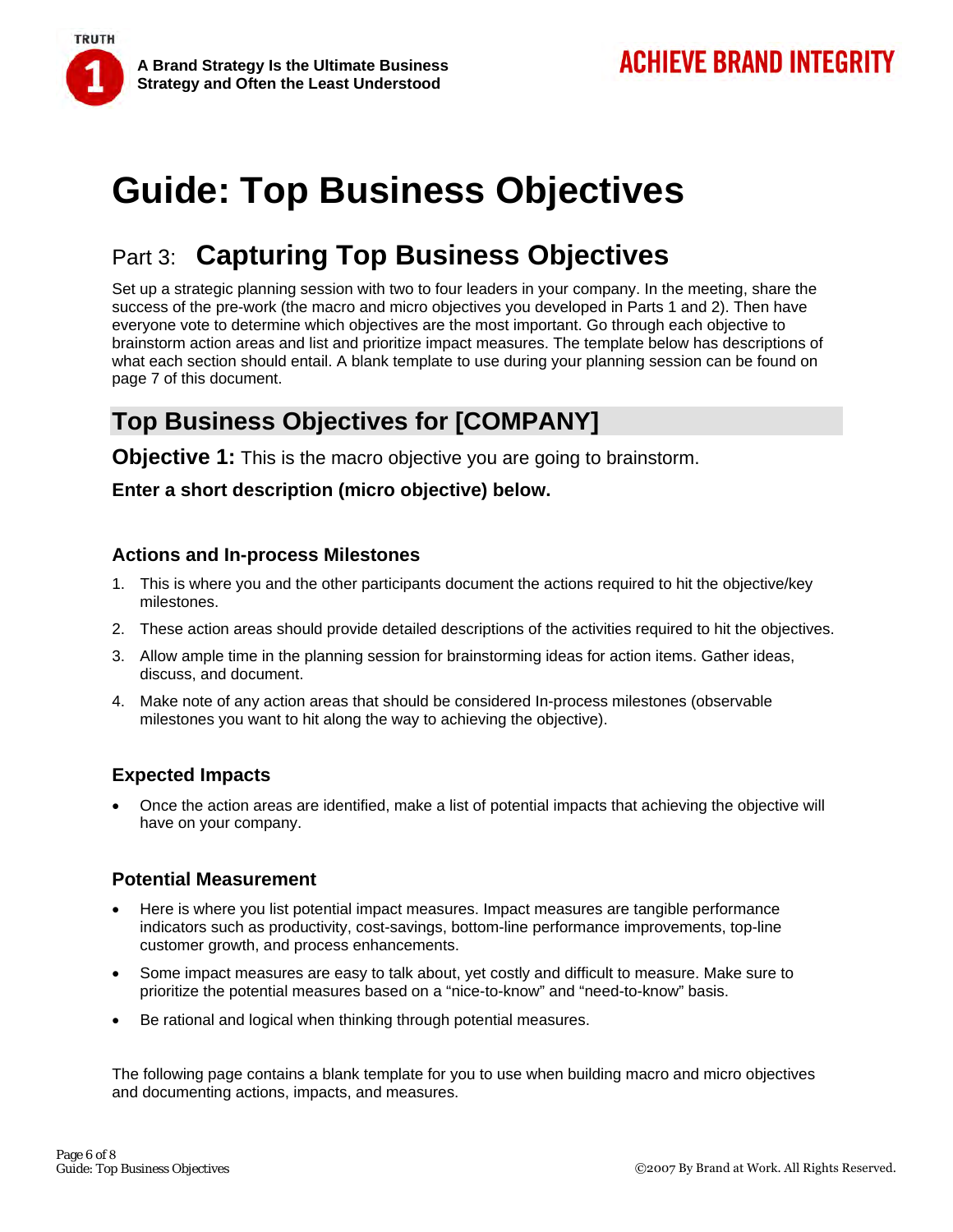

## **Top Business Objectives**

### **Objective 1:**

### **Actions and In-process Milestones**

*What actions are required to hit the objective/key milestone?* 

- 1.
- 2.
- 
- 3.
- 4.
- 5.

### **Expected Impacts**

*What will achieving the objective lead to?* 

- •
- •
- •
- 
- •
- •

### **Measurement Potential**

*How will we measure whether we are on course to hit the objective in the allotted time?* 

- •
- •
- •
- 
- •
- •